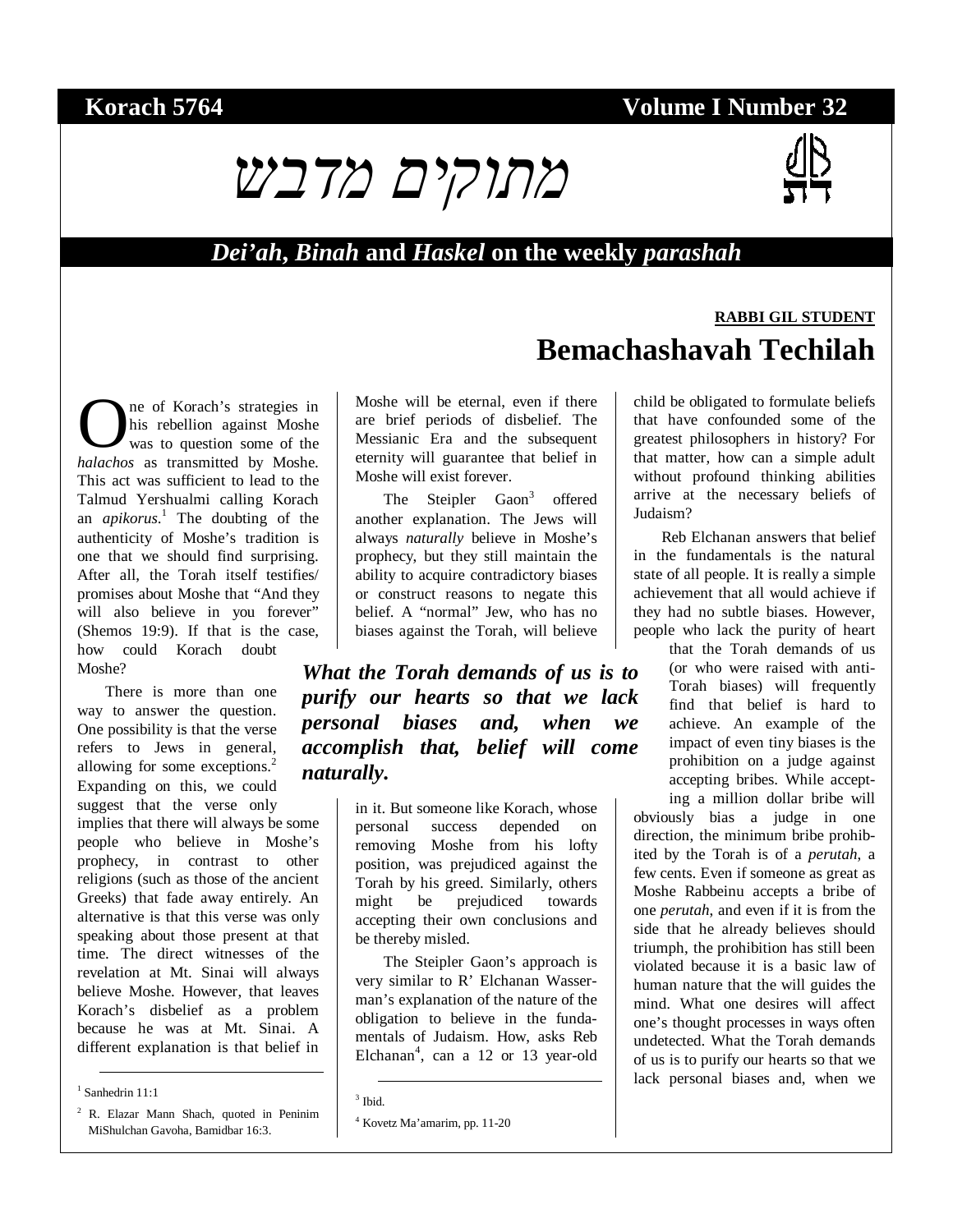#### **2** *Mesukim Midevash*

accomplish that, belief will come naturally.<sup>5</sup>

This position is a combination of modern and post-modern thought. On the one hand, there exists absolute truth and man can reach it. On the other, most people are unable to attain that truth and, instead, are struggling with ideas and theories that are colored by their own biases and desires.

The Gemara in Sanhedrin (38b) states that Adam was a heretic. This is certainly a bold and surprising statement about someone who spoke directly with G-d. The Alter of Salbodka<sup>6</sup> explains that Adam lacked gratitude to G-d for the

 5 A professor has objected to this position because Martin Heidegger, a famous philosopher and a one-time member of the Nazi movement (although his affiliation was somewhat complex), was a "moral pygmy" but still an important philosopher. This totally misses the point. According to Reb Elchanan, someone with negative character traits can still acquire truth. However, someone with only positive character traits will automatically acquire truth. That a professor with severe negative character traits reached some truth (it is unclear whether he was religious at all, and he certainly did not believe in Judaism, so he did not even reach the fundamental truths) does not damage Reb Elchanan's thesis.

6 Or HaTzafun, vol. 1 pp. 87, 91-92

creation of a soulmate with whom he can spend his life. When confronted with his sin of eating from the forbidden fruit, Adam blamed G-d for

*Had they focused more on character development than on theology, their fates would have been much more for the better.* 

> creating Eve who led him to sin.<sup>7</sup> This ingratitude was a serious character flaw, but how can that be construed as heresy? The Alter explains that true belief stems from purity of character. When Adam displayed a character flaw, he revealed that he has the seed from which heresy grows. While he may not have been an actual heretic, Chazal refer to him as one because he possessed a trait that can lead to heresy.

We say twice every day in Shema: "*Hisham'ru lachem pen yifteh levavchem vesartem va'avadtem elohim acherim* – Beware for yourselves, lest your heart be seduced

7 Cf. Avodah Zarah 5b

and you turn astray and serve gods of others" (Devarim 11:16). The Sifrei writes on that verse: "Once someone removes himself from Torah he goes

and affixes himself to *avodah zarah*." Is that really true? On a daily basis, we see people who have left Torah study but have not become idolaters. Rather, explains the Alter<sup>8</sup>, someone with a character flaw that causes him to leave the study of Torah has already exhibited the symptoms of what causes heresy. Whether or not he actual reaches that low point of denial, he has within himself the cause of heresy.

Korach's rebellion against the Torah of Moshe, and all subsequent replications, derived its basis from selfish or other biases that (perhaps) subtly directed otherwise healthy minds away from the absolute truth. The most basic sin of these rebels, from where all other transgressions emanated, was a lack of proper control over their desires and character. Had they focused more on character development than on theology, their fates would have been much more for the better.

8 ibid., p. 94

# **RABBI MICHA BERGER Bakeish Shalom**

*With thanks to Rabbi Zvi Miller of The Salant Foundation, who provided the core thought of this week's column.*

he title verse of this week's *parashah* reads "*Vayikach*  **The title verse of this week's**<br> *Rorach*" (Bamidbar 16:39).<br>
The simple translation would be The simple translation would be "And Korach took". However, the *Midrash Rabbah* takes it slightly differently, using an equally valid if less obvious translation. "'And Korach took' – meaning, his heart took him." The Ramban notes that

the word "*vayikach*" consistently refers to a non-physical move.

This connects our chapter to the previous one of *tzitzis*. "And you shall not explore after your heart and after your eyes, after which you stray." (15:39). Rashi explains that the heart and eyes are spies for the body. The eye sees, the heart desires, and the body commits the sin.

Why was he moved to rebel? In what direction did Korach's heart take him? Moshe appointed Elitzafan ben Uzi'el to be the leader of the clan of Kehas. The Tanchuma<sup>1</sup> writes that Korach, being older than his cousin Elitzafan, thought that the job would be his.

 $\overline{\phantom{0}}$ <sup>1</sup> Ch. 1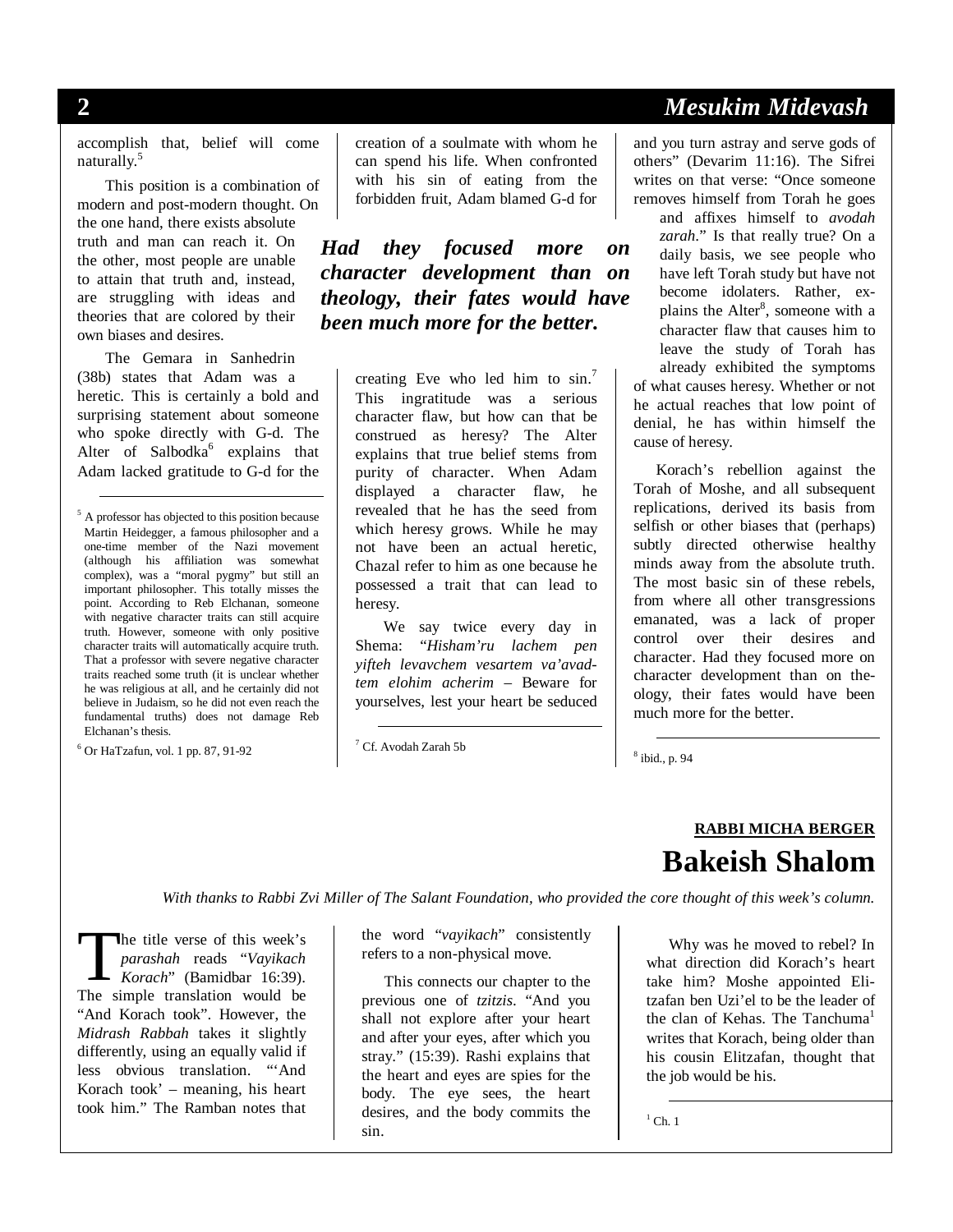#### *Mesukim Midevash* **3**

Korach could not belittle Moshe's authority – the Jewish People all saw the beams of light radiating from Moshe's face when he came down from Sinai. Instead, Korach built up the masses. "The whole community, every one of them is holy, and Hashem is among them; and why do you raise yourselves above the congregation of Gd?" (16:3) He attacked Moshe politically by trying to make him redundant religiously.

This is the meaning of the two slogans a third *midrash*<sup>2</sup> attributes to Korach. "If a garment is all blue, does it need *tzitzis*?" The whole garment is *techeiles*, reminding us of heaven

and of G-d, so why would we need an additional blue thread? The whole community was at Sinai and had experienced the heights of prophecy at the Red See; we do not need priests and leaders. Similarly, "If a room is full of *Sifrei Torah*, does it need a mezuzah?"

R. Moshe Feinstein<sup>3</sup>, stresses a second aspect that builds on the first. As his very examples show, Korach assumes that anyone can interpret the Torah for themselves. That, somehow, at Sinai they were imbued with the "spirit of the law" and can use that to guide practice.

The meaning and purpose behind *halachah* is critical. It is true that we rule that *mitzvos* do not require intent. However, as the *Mishnah* writes, "From [acting] *shelo lishmah*, not for its sake, one comes to act *lishmah*." The purpose

2 Midrash Rabbah, quoted by Rashi

3 Derash Moshe

in the *mitzvah* performed by rote observance is in its bringing the person closer to later performing it with intent.

Rav Hirsch likens the relationship between *halachah* and *lishmah* to that of experimental data and scientific theory. G-d gave us the *halachic* process; its results are the objective data with which we work. Our theories about the meaning and purpose are just that

**Mussar** *has the power to cleanse our hearts from all impurities – both conscious and subconscious. It gives depth and meaning to our observance of* **halachah***; it connects the act to the* **lishmah***.* 

> – theories. In a scathing comment against Reform, and Geiger's notion of a "science of Judaism", Rav Samson Raphael Hirsch likens deriving practice from ideas about the purpose of the law to alchemy. $4$

> Korach's rebellion is held up by the *Mishnah* as an archetype of lacking *lishmah*. "Any controversy which is *lesheim Shamayim*, for the sake of [the One in] heaven, will in the end persist; and that which is not *lesheim Shamayim* will not in the end persist. Which is a controversy for the sake of Heaven? The controversy between Hillel and Shammai. And which is not for the sake of Heaven? The controversy of Korach and his entire congregation."

Amazingly, Korach was not inherently an evil person. The Arizal associates his name with the last three letters of the words

4 The Nineteen Letters of Ben Uziel

"*Tzaddi***K** *katama***R** *yifra***CH** – the righteous shall blossom like the date-palm." (Tehillim 92:13) The Ari concludes from this that Korach will eventually have a place in the World to Come.

Where did the gap emerge between this Korach and the one who challenged Moshe's authority? He was hurt by being passed over for an honor. He did not rebel for the sake of heaven, although he

> might have convinced himself that his position was the more reasonable way to worship Hashem. A tiny seed of jealousy, and all objectivity was lost. Without deriving values from the grounding of *halachah*, all was lost.

A tiny gap opened between his heart and his mind, between his subconscious and his righteous ideals. And so Korach "explored after his heart". Such gaps are all too common. As we say in *Aleinu*, "*Veyadata hayom, vehasheivosa el levavecha* – And you will know today, and you will respond to your heart." (Devarim 4:39) The mind can know something that must still be answered to the heart.

Through the study of *Mussar* one can close that gap. Bridging heart and mind, *mitzvah* and *lishmah*, is critical. From the smallest of imperfections in his control of his inner self, Korach took to leading a full rebellion. *Mussar* has the power to cleanse our hearts from all impurities – both conscious and subconscious. It gives depth and meaning to our observance of *halachah*; it connects the act to the *lishmah*.